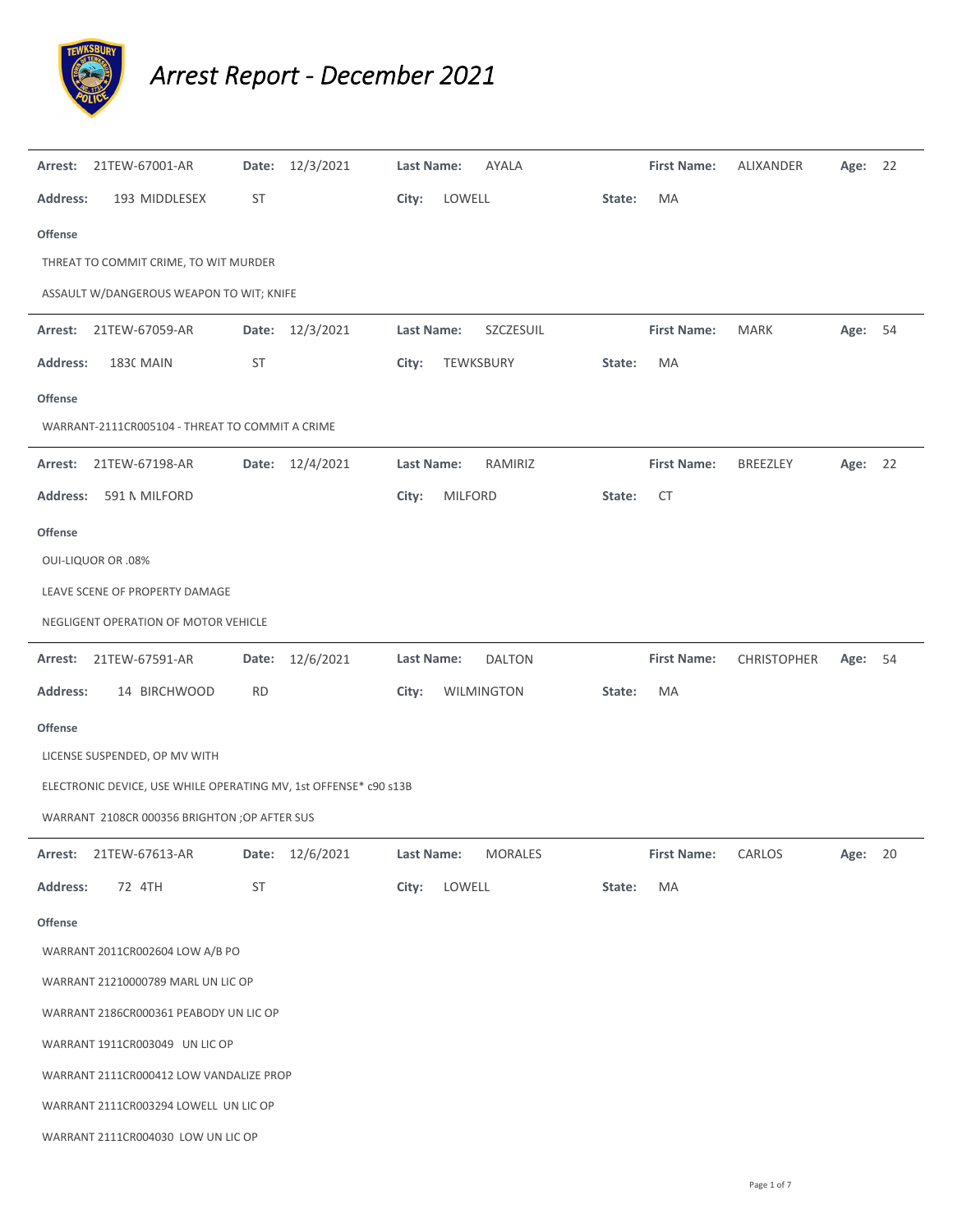| Arrest:                                          | 21TEW-67764-AR                                            | Date:     | 12/7/2021       | Last Name: |          | <b>TERRERO</b>  |        | <b>First Name:</b> | CHRISTIAN          | Age:    | 44 |
|--------------------------------------------------|-----------------------------------------------------------|-----------|-----------------|------------|----------|-----------------|--------|--------------------|--------------------|---------|----|
| <b>Address:</b>                                  | 66 CORAL                                                  | <b>ST</b> |                 | City:      | LOWELL   |                 | State: | MA                 |                    |         |    |
| <b>Offense</b>                                   |                                                           |           |                 |            |          |                 |        |                    |                    |         |    |
| WARRANT(DOCKET 2111CR000959-LARCENY UNDER \$1200 |                                                           |           |                 |            |          |                 |        |                    |                    |         |    |
| Arrest:                                          | 21TEW-67822-AR                                            |           | Date: 12/7/2021 | Last Name: |          | RODRIGUEZ       |        | <b>First Name:</b> | <b>HECTOR</b>      | Age:    | 58 |
| <b>Address:</b>                                  | 143 UNION                                                 | ST        |                 | City:      | LAWRENCE |                 | State: | MA                 |                    |         |    |
| <b>Offense</b>                                   |                                                           |           |                 |            |          |                 |        |                    |                    |         |    |
|                                                  | WARRANT 2111CR0000865 LAW OP AFTER SUS                    |           |                 |            |          |                 |        |                    |                    |         |    |
|                                                  | WARRANT 2118CR001669 LAW THREATS                          |           |                 |            |          |                 |        |                    |                    |         |    |
|                                                  | WARRANT 2138CR001273 HAV LIC SUS                          |           |                 |            |          |                 |        |                    |                    |         |    |
| Arrest:                                          | 21TEW-67836-A-AR                                          | Date:     | 12/7/2021       | Last Name: |          | <b>ROY</b>      |        | <b>First Name:</b> | ALEXANDER          | Age:    | 33 |
| <b>Address:</b>                                  | 56 MARGIN                                                 | <b>ST</b> |                 | City:      | SALEM    |                 | State: | MA                 |                    |         |    |
| <b>Offense</b>                                   |                                                           |           |                 |            |          |                 |        |                    |                    |         |    |
| <b>TRESPASS</b>                                  |                                                           |           |                 |            |          |                 |        |                    |                    |         |    |
| <b>RESIST ARREST</b>                             |                                                           |           |                 |            |          |                 |        |                    |                    |         |    |
| Arrest:                                          | 21TEW-67836-AR                                            |           | Date: 12/7/2021 | Last Name: |          | DECESARE        |        | <b>First Name:</b> | SHAYNE             | Age: 55 |    |
| <b>Address:</b>                                  | 56 MARGIN                                                 | <b>ST</b> |                 | City:      | SALEM    |                 | State: | MA                 |                    |         |    |
| <b>Offense</b>                                   |                                                           |           |                 |            |          |                 |        |                    |                    |         |    |
| TRESPASS                                         |                                                           |           |                 |            |          |                 |        |                    |                    |         |    |
| Arrest:                                          | 21TEW-68076-AR                                            |           | Date: 12/8/2021 | Last Name: |          | <b>FRITSCHY</b> |        | <b>First Name:</b> | <b>NICOLE</b>      | Age:    | 38 |
| <b>Address:</b>                                  | 17 ALGONQUIN                                              | <b>RD</b> |                 | City:      |          | NORTH READING   | State: | MA                 |                    |         |    |
| Offense                                          |                                                           |           |                 |            |          |                 |        |                    |                    |         |    |
|                                                  | DRUG, POSSESS CLASS B (COCAINE)                           |           |                 |            |          |                 |        |                    |                    |         |    |
|                                                  | DRUG, POSSESS CLASS B (ADDERALL)                          |           |                 |            |          |                 |        |                    |                    |         |    |
| Arrest:                                          | 21TEW-68220-AR                                            | Date:     | 12/9/2021       | Last Name: |          | <b>POLITIS</b>  |        | <b>First Name:</b> | <b>CHRISTOPHER</b> | Age:    | 49 |
| <b>Address:</b>                                  | 52 WHITMAN                                                | <b>RD</b> |                 | City:      | WALTHAM  |                 | State: | MA                 |                    |         |    |
| <b>Offense</b>                                   |                                                           |           |                 |            |          |                 |        |                    |                    |         |    |
|                                                  | STRIGHT WARRANT (WOBURN) DKT 2053CR000049 LIC SUSPENDED   |           |                 |            |          |                 |        |                    |                    |         |    |
|                                                  | LARCENY UNDER \$1200                                      |           |                 |            |          |                 |        |                    |                    |         |    |
| Arrest:                                          | 21TEW-68273-AR                                            | Date:     | 12/9/2021       | Last Name: |          | <b>RIVERA</b>   |        | <b>First Name:</b> | DANIEL             | Age: 31 |    |
| <b>Address:</b>                                  | 246 MARKET                                                | <b>ST</b> |                 | City:      | LOWELL   |                 | State: | MA                 |                    |         |    |
| Offense                                          |                                                           |           |                 |            |          |                 |        |                    |                    |         |    |
|                                                  | FALSE ID INFORMATION, ARRESTEE FURNISH TO LAW ENFORCEMENT |           |                 |            |          |                 |        |                    |                    |         |    |
|                                                  | WARRANT (18) DKT 1681CR00347 ARMED MASKED ROBBERY         |           |                 |            |          |                 |        |                    |                    |         |    |

J.

 $\ddot{\phantom{a}}$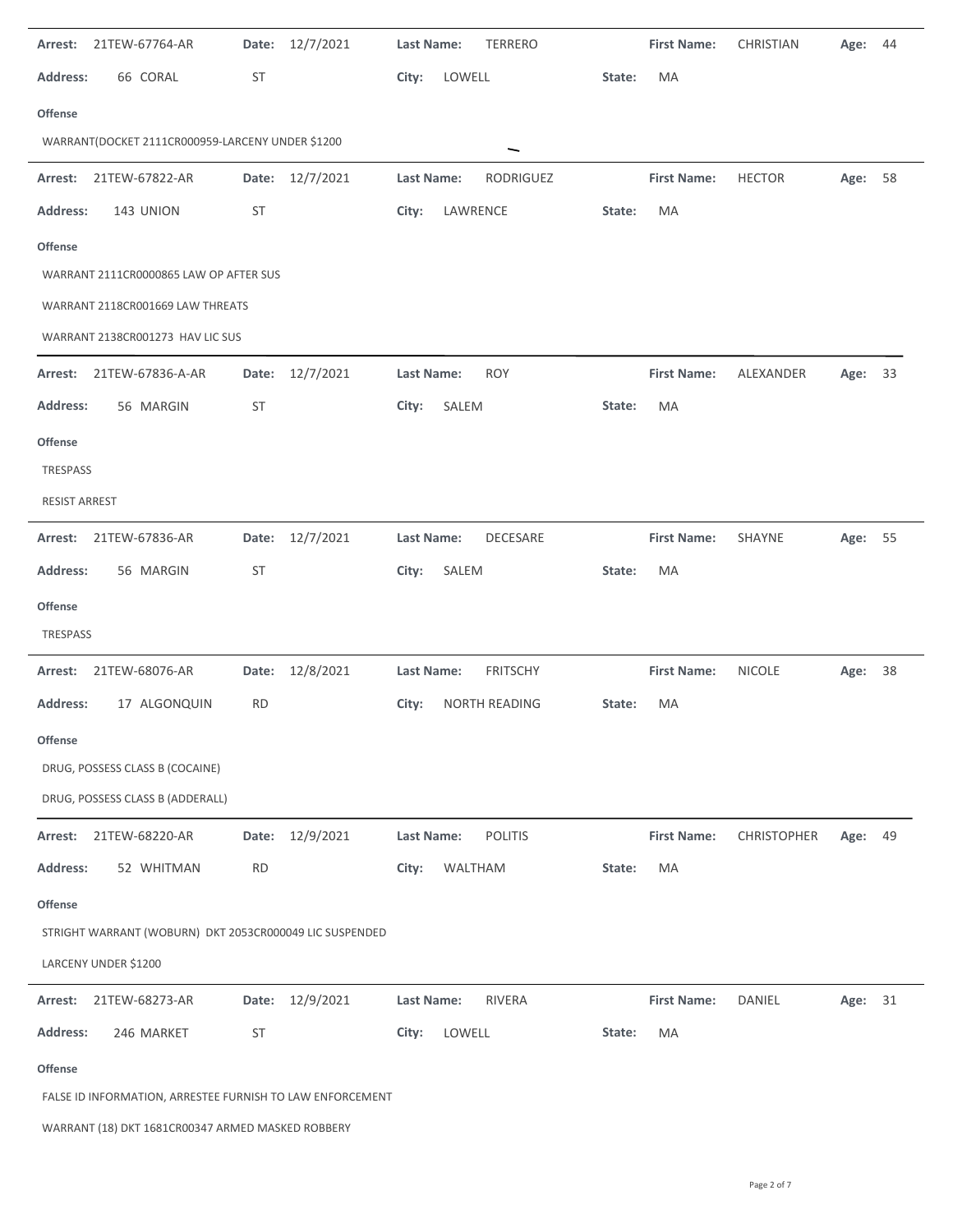| Arrest: 21TEW-68430-AR                                           | Date: 12/10/2021 | LUNA<br>Last Name:          | <b>First Name:</b> | <b>DERRICK</b><br>Age: 32 |
|------------------------------------------------------------------|------------------|-----------------------------|--------------------|---------------------------|
| <b>Address:</b><br>558 MERRIMACK                                 | ST               | City:<br>LOWELL             | MA<br>State:       |                           |
| <b>Offense</b>                                                   |                  |                             |                    |                           |
| WARRANT 2111CR004542 LOW OP AFTER SUS                            |                  |                             |                    |                           |
| DRUG, POSSESS TO DISTRIB CLASS B, SUBSQ. c94C §32A(b); ADDERRALL |                  |                             |                    |                           |
| DRUG, POSSESS TO DISTRIB CLASS C, SUBSQ.(THC)                    |                  |                             |                    |                           |
| DRUG, POSSESS TO DISTRIB CLASS C, SUBSQ.; PSILOCYBIN             |                  |                             |                    |                           |
| DRUG, POSSESS TO DISTRIB CLASS D, SUBSQ.; MARIJUANA              |                  |                             |                    |                           |
| Arrest: 21TEW-68589-AR                                           | Date: 12/12/2021 | Last Name:<br><b>KINNEY</b> | <b>First Name:</b> | BENJAMIN<br>Age: 25       |
| <b>Address:</b><br>277 OLD TOTE                                  | <b>RD</b>        | City:<br>MOUNTAINSIDE       | NJ<br>State:       |                           |
| <b>Offense</b>                                                   |                  |                             |                    |                           |
| DRUG, POSSESS CLASS B; ADDERALL                                  |                  |                             |                    |                           |
| DRUG PARAPHERNALIA, POSSESS/PURCHASE TO DISTRIB c94C §32I(A)     |                  |                             |                    |                           |
| SPEEDING RATE OF SPEED EXCEEDING POSTED LIMIT                    |                  |                             |                    |                           |
| MARKED LANES VIOLATION                                           |                  |                             |                    |                           |
| DRUG, POSSESS CLASS E; Topiramate                                |                  |                             |                    |                           |
| RECKLESS OPERATION OF MOTOR VEHICLE                              |                  |                             |                    |                           |
| UNLICENSED OPERATION OF MV                                       |                  |                             |                    |                           |
| 21TEW-68651-AR<br>Arrest:                                        | Date: 12/13/2021 | Last Name:<br>PANAGOPOULOS  | <b>First Name:</b> | GEORGE<br>39<br>Age:      |
| <b>Address:</b><br>7 CRESCENT                                    | ST               | City:<br>TEWKSBURY          | MA<br>State:       |                           |
| <b>Offense</b>                                                   |                  |                             |                    |                           |
| A&B                                                              |                  |                             |                    |                           |
| FIREARM WITHOUT FID CARD, SUBSQ.OFF.                             |                  |                             |                    |                           |
| FIREARM, STORE IMPROP                                            |                  |                             |                    |                           |
| DRUG, POSSESS CLASS B, SUBSQ.OFF. (SUBOXONE)                     |                  |                             |                    |                           |
| DRUG, POSSESS CLASS E (SUSTANON)                                 |                  |                             |                    |                           |
| DRUG, POSSESS CLASS E (TRENBOLONE ACETATE)                       |                  |                             |                    |                           |
| DRUG, POSSESS CLASS E (TESTOSTERONE CYPIUONATE)                  |                  |                             |                    |                           |
| FIREARM VIOL WITH 1 PRIOR VIOLENT/DRUG CRIME                     |                  |                             |                    |                           |
| 21TEW-68691-AR<br>Arrest:                                        | Date: 12/13/2021 | Last Name:<br><b>BRYANT</b> | <b>First Name:</b> | ANGELA<br>Age: 48         |
| <b>Address:</b><br>8 CHERRY                                      | ST               | LOWELL<br>City:             | MA<br>State:       |                           |
| <b>Offense</b>                                                   |                  |                             |                    |                           |
| SHOPLIFTING BY CONCEALING MDSE                                   |                  |                             |                    |                           |

SHOPLIFTING BY ASPORTATION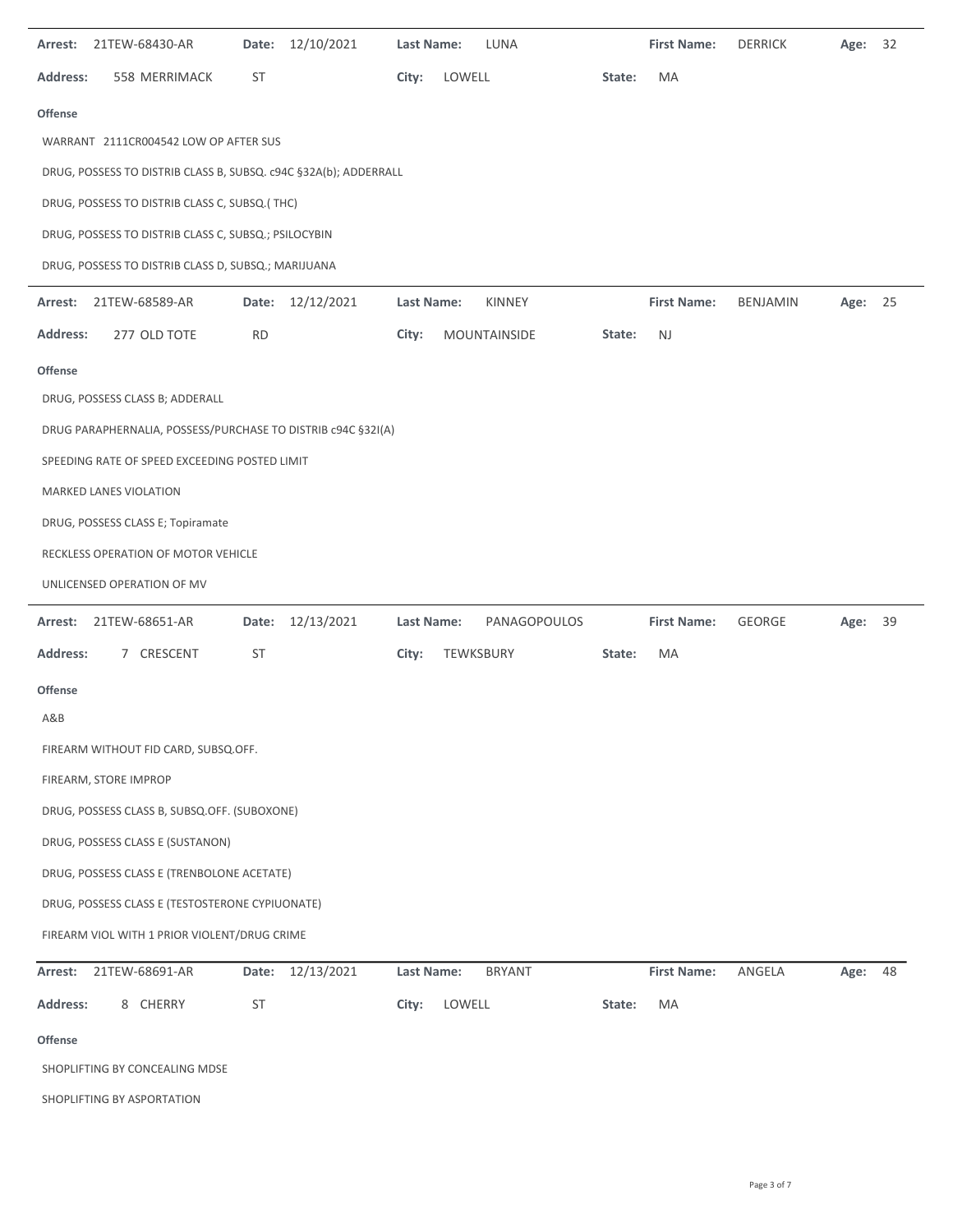| 21TEW-68745-AR<br>Arrest:                                                  | Date: 12/13/2021 | Last Name:<br>HENNESSEY        | <b>First Name:</b> | <b>JOHN</b><br>-56<br>Age:   |
|----------------------------------------------------------------------------|------------------|--------------------------------|--------------------|------------------------------|
| <b>Address:</b><br>60 VALLOR                                               | <b>RD</b>        | E BOSTON<br>City:              | MA<br>State:       |                              |
| <b>Offense</b>                                                             |                  |                                |                    |                              |
| WARRANT, EAST BOSTON DIST COURT DOCKET#1905CR000913 ABDW                   |                  |                                |                    |                              |
| Arrest: 21TEW-69063-AR                                                     | Date: 12/15/2021 | <b>BAMBRICK</b><br>Last Name:  | <b>First Name:</b> | <b>HENRY</b><br>Age: 61      |
| <b>Address:</b><br>451 ANDOVER                                             | ST               | LOWELL<br>City:                | MA<br>State:       |                              |
| <b>Offense</b>                                                             |                  |                                |                    |                              |
| A&B WITH DANGEROUS WEAPON TO WIT CHAIR                                     |                  |                                |                    |                              |
| A&B WITH DANGEROUS WEAPON TO WIT SHOD FOOT                                 |                  |                                |                    |                              |
| A&B                                                                        |                  |                                |                    |                              |
| THREAT TO COMMIT CRIME TO WIT MURDER                                       |                  |                                |                    |                              |
| Arrest: 21TEW-69105-AR                                                     | Date: 12/15/2021 | Last Name:<br><b>MCANDREWS</b> | <b>First Name:</b> | Age: 30<br>MEGAN             |
| <b>Address:</b><br>372 PARKER                                              | ST               | LOWELL<br>City:                | MA<br>State:       |                              |
| <b>Offense</b>                                                             |                  |                                |                    |                              |
| WARRANT LOWELL DISTRICT DKT 1411CR004439 LARCENY OVER 1200                 |                  |                                |                    |                              |
| WARRANT LOWELL DISTRICT DKT 1611CR004722 LARCENY OVER 1200                 |                  |                                |                    |                              |
| WARRANT LOWELL DISTRICT DKT 1711CR006519 SHOPLIFTING                       |                  |                                |                    |                              |
| WARRANT CONCORD DISTRICT DKT 1447CR001519 LARCENY OVER 250 FROM +60 PERSON |                  |                                |                    |                              |
| Arrest: 21TEW-69495-AR                                                     | Date: 12/17/2021 | <b>NEDDO</b><br>Last Name:     | <b>First Name:</b> | ARNOLD<br>Age: 69            |
| 60 KINGSTON<br><b>Address:</b>                                             | ST               | City:<br>NORTH ANDOVER         | MA<br>State:       |                              |
| <b>Offense</b>                                                             |                  |                                |                    |                              |
| <b>OUI-LIQUOR OR .08%</b>                                                  |                  |                                |                    |                              |
| NEGLIGENT OPERATION OF MOTOR VEHICLE                                       |                  |                                |                    |                              |
| MARKED LANES VIOLATION                                                     |                  |                                |                    |                              |
| Arrest: 21TEW-69542-A-AR                                                   | Date: 12/18/2021 | Last Name:<br>JIMENEZ          | <b>First Name:</b> | <b>OSCAR</b><br>Age: 19      |
| <b>Address:</b><br>98 WILLOW                                               |                  | City:<br>LAWRENCE              | MA<br>State:       |                              |
| <b>Offense</b>                                                             |                  |                                |                    |                              |
| WITNESS, INTIMIDATE (MISLEADING POLICE OFFICER)                            |                  |                                |                    |                              |
| 21TEW-69673-AR<br>Arrest:                                                  | Date: 12/18/2021 | Last Name:<br><b>KERINS</b>    | <b>First Name:</b> | <b>MICHAEL</b><br>Age:<br>40 |
| <b>Address:</b><br>48 DECAROLIS                                            | DR               | City:<br>TEWKSBURY             | MA<br>State:       |                              |
| <b>Offense</b>                                                             |                  |                                |                    |                              |
|                                                                            |                  |                                |                    |                              |
| <b>OUI-LIQUOR OR .08%</b>                                                  |                  |                                |                    |                              |

SEAT BELT, FAIL WEAR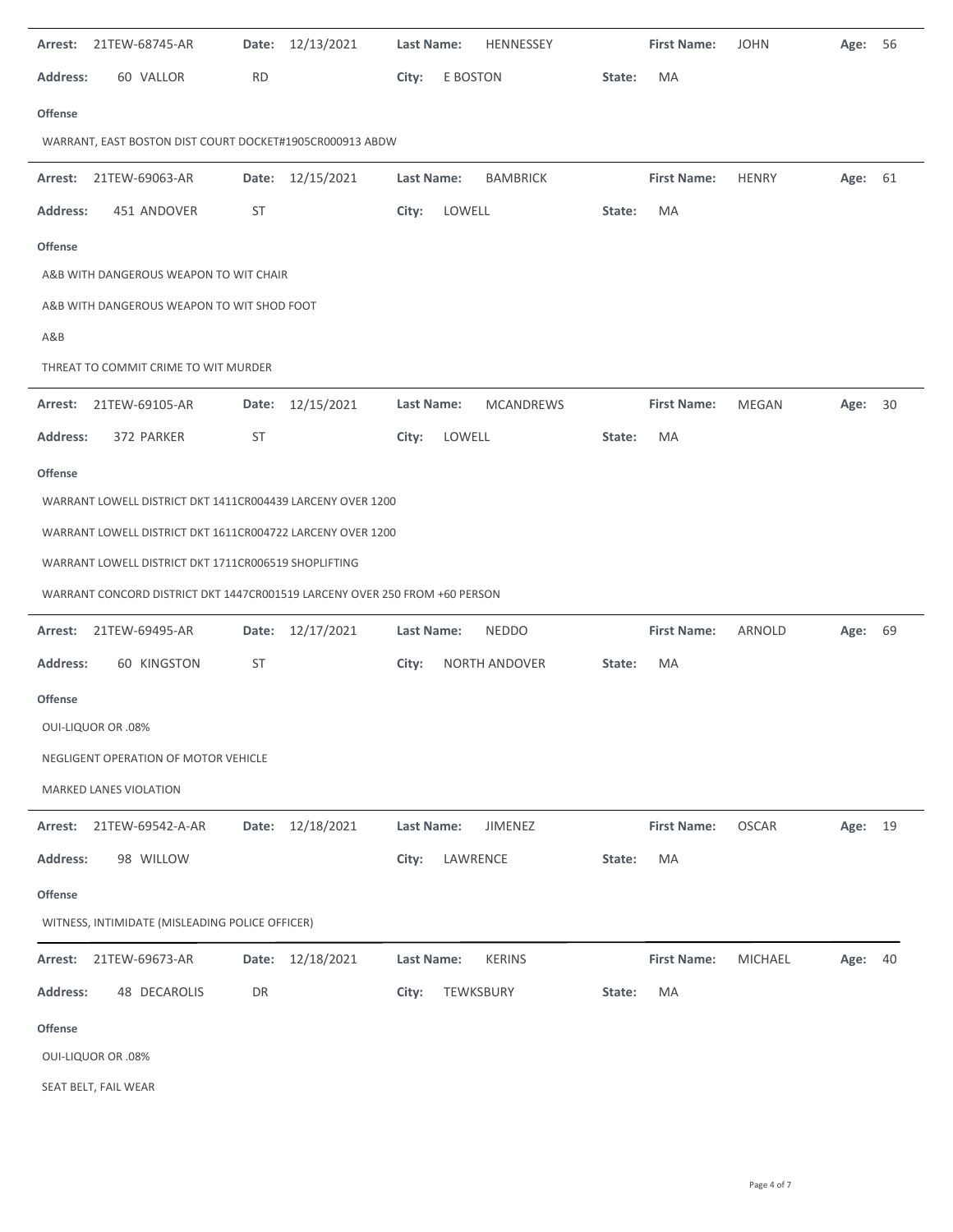| 21TEW-69687-AR<br>Arrest:                                            | Date: 12/19/2021 | CASALINI<br><b>Last Name:</b>       | <b>First Name:</b>  | <b>PHILIP</b>   | 49<br>Age: |
|----------------------------------------------------------------------|------------------|-------------------------------------|---------------------|-----------------|------------|
| 24 LITTLEFIELD<br><b>Address:</b>                                    | AVE              | City:<br>N TEWKSBURY                | MA<br>State:        |                 |            |
| Offense                                                              |                  |                                     |                     |                 |            |
| ASSAULT W/DANGEROUS WEAPON; TO WIT PELLET GUN                        |                  |                                     |                     |                 |            |
| ASSAULT W/DANGEROUS WEAPON; TO WIT PELLET GUN                        |                  |                                     |                     |                 |            |
| 21TEW-69997-AR<br>Arrest:                                            | Date: 12/20/2021 | Last Name:<br><b>MATTHEWS</b>       | <b>First Name:</b>  | <b>NICHOLAS</b> | 32<br>Age: |
| <b>Address:</b><br>61                                                | ST               | City:<br><b>BOSTON</b>              | MA<br>State:        |                 |            |
| Offense                                                              |                  |                                     |                     |                 |            |
| (FENTANYL) DRUG, POSSESS CLASS A, SUBSQ.OFF.                         |                  |                                     |                     |                 |            |
| TAMPERING WITH OR DETSRUCTION OF EVIDENCE                            |                  |                                     |                     |                 |            |
| COUNTERFEIT NOTE, POSSESS                                            |                  |                                     |                     |                 |            |
| 21TEW-70343-AR<br>Arrest:                                            | Date: 12/22/2021 | <b>Last Name:</b><br>EAN            | <b>First Name:</b>  | <b>NATH</b>     | Age: 45    |
| <b>Address:</b><br>31 WENTWORTH                                      | ST               | <b>BIDDEFORD</b><br>City:           | ME<br>State:        |                 |            |
| Offense                                                              |                  |                                     |                     |                 |            |
| WARRANT-STRAIGHT, LDC, DKT#2111CR003524, A&B, THREAT TO COMMIT CRIME |                  |                                     |                     |                 |            |
| 21TEW-70382-AR<br>Arrest:                                            | Date: 12/22/2021 | Last Name:<br>ALLEY                 | <b>First Name:</b>  | SCOTT           | Age: 47    |
| <b>Address:</b><br>PO BOX 191                                        |                  | BILLERICA<br>City:                  | State:<br>MA        |                 |            |
|                                                                      |                  |                                     |                     |                 |            |
| Offense                                                              |                  |                                     |                     |                 |            |
| WARRANT-DEFAULT, DKT#2011CR001906, STRANGULATION, A&B, LDC           |                  |                                     |                     |                 |            |
| WARRANT-DEFAULT, DKT#2011CR001292, A&B, STRANGULATION, KIDNAPPING    |                  |                                     |                     |                 |            |
| 21TEW-70881-AR<br>Arrest:                                            | Date: 12/25/2021 | <b>Last Name:</b><br><b>MCGRADE</b> | <b>First Name:</b>  | OLIVIA          | Age: 25    |
| Address:<br>132 BRANCH                                               | ST               | LOWELL<br>City:                     | MA<br>State:        |                 |            |
| <b>Offense</b>                                                       |                  |                                     |                     |                 |            |
| A&B WITH DANGEROUS WEAPON TO WIT: TRASH CAN                          |                  |                                     |                     |                 |            |
| 21TEW-71250-A-AR<br>Arrest:                                          | Date: 12/27/2021 | <b>HUNT</b><br>Last Name:           | <b>First Name:</b>  | <b>BRITTANY</b> | 30<br>Age: |
| <b>Address:</b><br>15 PARKVALE                                       | TER              | City:<br><b>DRACUT</b>              | MA<br>State:        |                 |            |
| <b>Offense</b>                                                       |                  |                                     |                     |                 |            |
| (FENTANYL) DRUG, POSSESS CLASS A                                     |                  |                                     |                     |                 |            |
| (METHANPHETAMINE) DRUG, POSSESS CLASS B                              |                  |                                     |                     |                 |            |
| Arrest:<br>21TEW-71250-AR                                            | Date: 12/27/2021 | Last Name:<br>COSIC                 | <b>First Name:</b>  | <b>DAMIR</b>    | Age: 32    |
| <b>Address:</b><br>75 LOG                                            | ST               | MANCHESTER<br>City:                 | <b>NH</b><br>State: |                 |            |
| <b>Offense</b>                                                       |                  |                                     |                     |                 |            |
| (FENTANYL) DRUG, POSSESS CLASS A                                     |                  |                                     |                     |                 |            |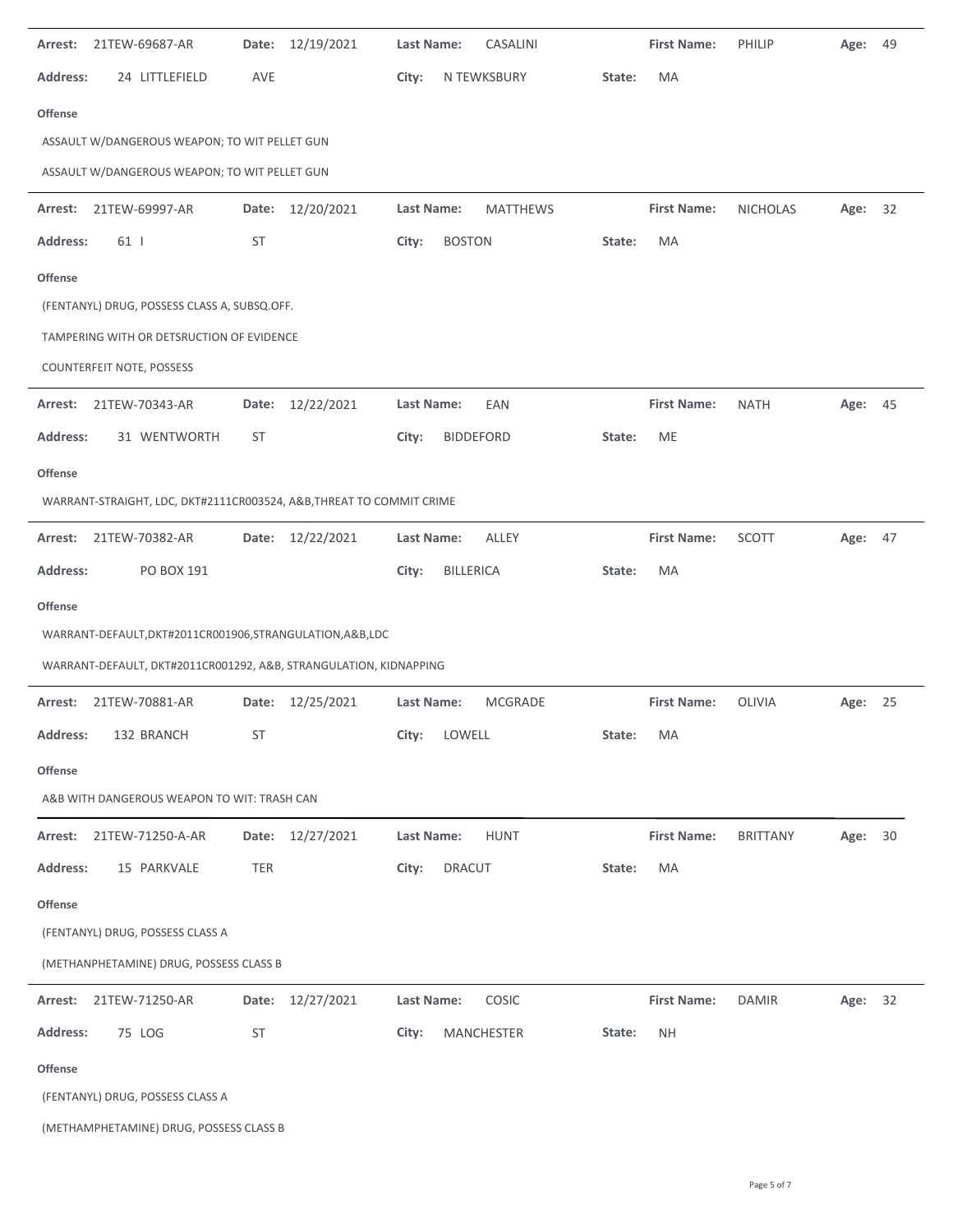| 21TEW-71427-AR<br>Arrest:                                        | Date: 12/28/2021    | Last Name:<br>WARD          | <b>First Name:</b>  | <b>NICHOLE</b><br>53<br>Age: |
|------------------------------------------------------------------|---------------------|-----------------------------|---------------------|------------------------------|
| 4 DURRELL<br><b>Address:</b>                                     | ST                  | City:<br>METHUEN            | MA<br>State:        |                              |
| <b>Offense</b>                                                   |                     |                             |                     |                              |
| <b>OUI-LIQUOR OR .08%</b>                                        |                     |                             |                     |                              |
| NEGLIGENT OPERATION OF MOTOR VEHICLE                             |                     |                             |                     |                              |
| MARKED LANES VIOLATION                                           |                     |                             |                     |                              |
| 21TEW-71537-AR<br>Arrest:                                        | Date: 12/29/2021    | Last Name:<br>GUAMAN-CHIMBO | <b>First Name:</b>  | SEGUNDO<br>Age: 33           |
| <b>Address:</b><br>86 FIFTH                                      | ST                  | LOWELL<br>City:             | State:<br>MA        |                              |
| <b>Offense</b>                                                   |                     |                             |                     |                              |
| WARRANT-2111CR001795 - UNLICENSED OP MV                          |                     |                             |                     |                              |
| ELECTRONIC DEVICE, USE WHILE OPERATING MV, 1st OFFENSE* c90 s13B |                     |                             |                     |                              |
| LICENSE SUSPENDED, OP MV WITH                                    |                     |                             |                     |                              |
| 21TEW-71595-AR<br>Arrest:                                        | Date: 12/29/2021    | Last Name:<br>SANFORD       | <b>First Name:</b>  | JAMES<br>Age: 43             |
| Address:<br>34 HUNT                                              | ST                  | NASHUA<br>City:             | <b>NH</b><br>State: |                              |
| <b>Offense</b>                                                   |                     |                             |                     |                              |
| OXYCODONE - DRUG, POSSESS CLASS B                                |                     |                             |                     |                              |
| ADDERALL - DRUG, POSSESS CLASS B                                 |                     |                             |                     |                              |
| 21TEW-71832-AR<br>Arrest:                                        | Date: 12/30/2021    | Last Name:<br><b>MURPHY</b> | <b>First Name:</b>  | <b>MEAGAN</b><br>Age: 32     |
|                                                                  |                     |                             |                     |                              |
| <b>Address:</b><br>18 WARREN                                     | AVE                 | CHELMSFORD<br>City:         | State:<br>MA        |                              |
| <b>Offense</b>                                                   |                     |                             |                     |                              |
| WARRANT DKT 2011CR003530 LOWELL ADW                              |                     |                             |                     |                              |
| WARRANT DKT 2111CR002002 LOWELL B&E MISDEMEANOR                  |                     |                             |                     |                              |
| WARRANT-DKT 2111CR004306-LOWELL-SHOPLIFTING                      |                     |                             |                     |                              |
| WARRANT DKT 2148CR0000422 AYER SHOPLIFTING                       |                     |                             |                     |                              |
| Arrest:<br>21TEW-71891-AR                                        | Date: 12/31/2021    | Last Name:<br><b>DOANE</b>  | <b>First Name:</b>  | <b>BRIAN</b><br>Age: 22      |
| <b>Address:</b><br>159 GROVE                                     | AVE                 | WILMINGTON<br>City:         | MA<br>State:        |                              |
| <b>Offense</b>                                                   |                     |                             |                     |                              |
| <b>OUI-LIQUOR OR .08%</b>                                        |                     |                             |                     |                              |
| NEGLIGENT OPERATION OF MOTOR VEHICLE                             |                     |                             |                     |                              |
| MARKED LANES VIOLATION                                           |                     |                             |                     |                              |
| 21TEW-71994-AR<br>Arrest:                                        | 12/31/2021<br>Date: | Last Name:<br>RIPLEY        | <b>First Name:</b>  | SCOTT<br>28<br>Age:          |
| <b>Address:</b><br>1123 CHANDLER                                 | ST                  | TEWKSBURY<br>City:          | MA<br>State:        |                              |
| <b>Offense</b>                                                   |                     |                             |                     |                              |
| <b>OUI--DRUGS</b>                                                |                     |                             |                     |                              |

DRUG, POSSESS CLASS A